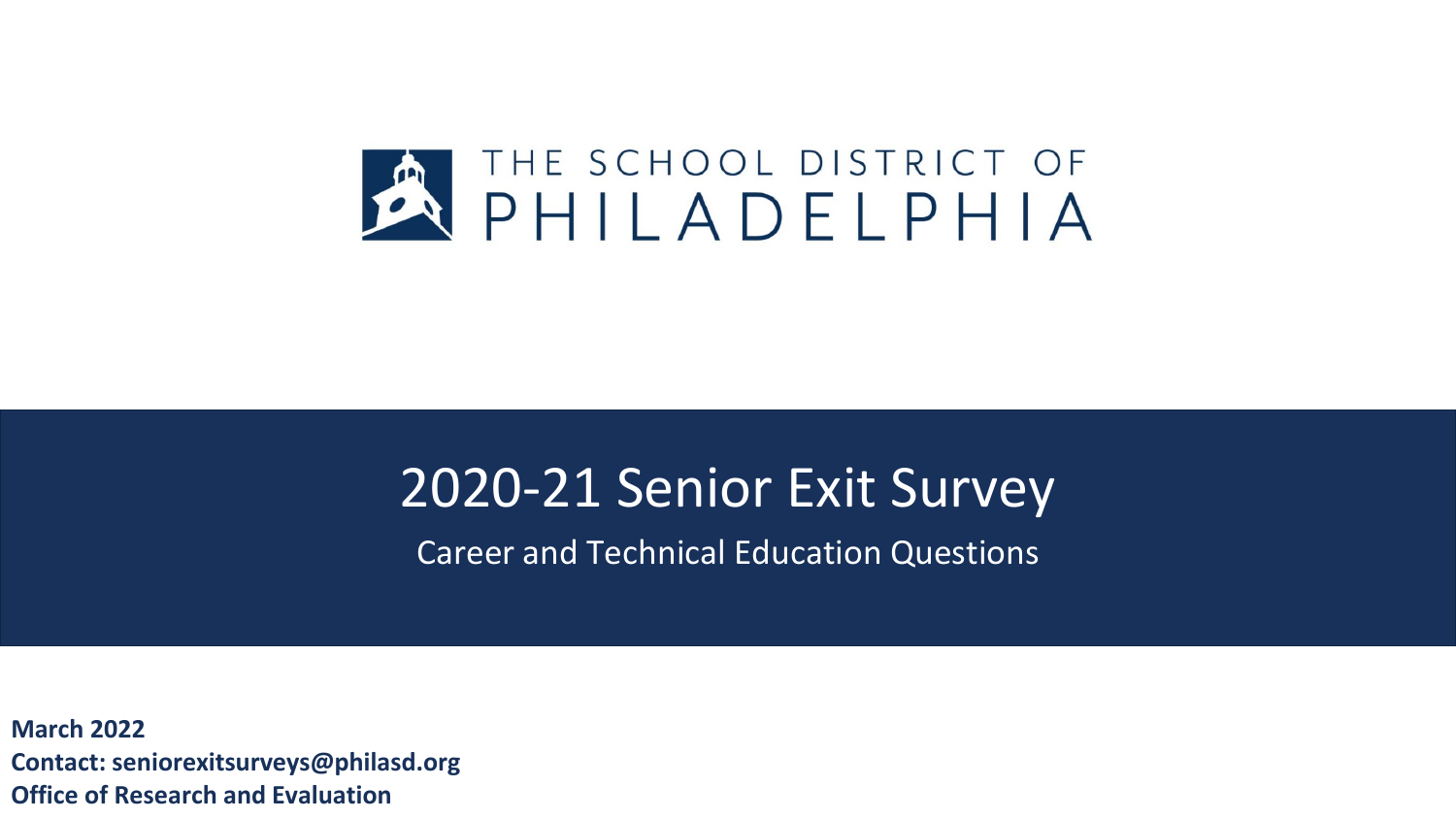## Overview

- This slide deck reviews answers to a subset of questions from the 2020-21 Senior Exit Survey (SES) that were specifically related to Career and Technical Education (CTE)
- Respondents in this analysis were considered *CTE SES Respondents* if they selfidentified as a CTE student in the survey
- For more detailed information about the SES see our other reports<sup>1</sup>, including the 2020-21 SES District-level report<sup>2</sup>

<sup>&</sup>lt;sup>1</sup> The Senior Exit Survey page is located here:<https://www.philasd.org/research/programsservices/projects/senior-exit-survey/>

<sup>&</sup>lt;sup>2</sup> The 2020-21 District-level SES report is located here: <https://www.philasd.org/research/2021/10/26/2020-21-senior-exit-survey-district-level-report/>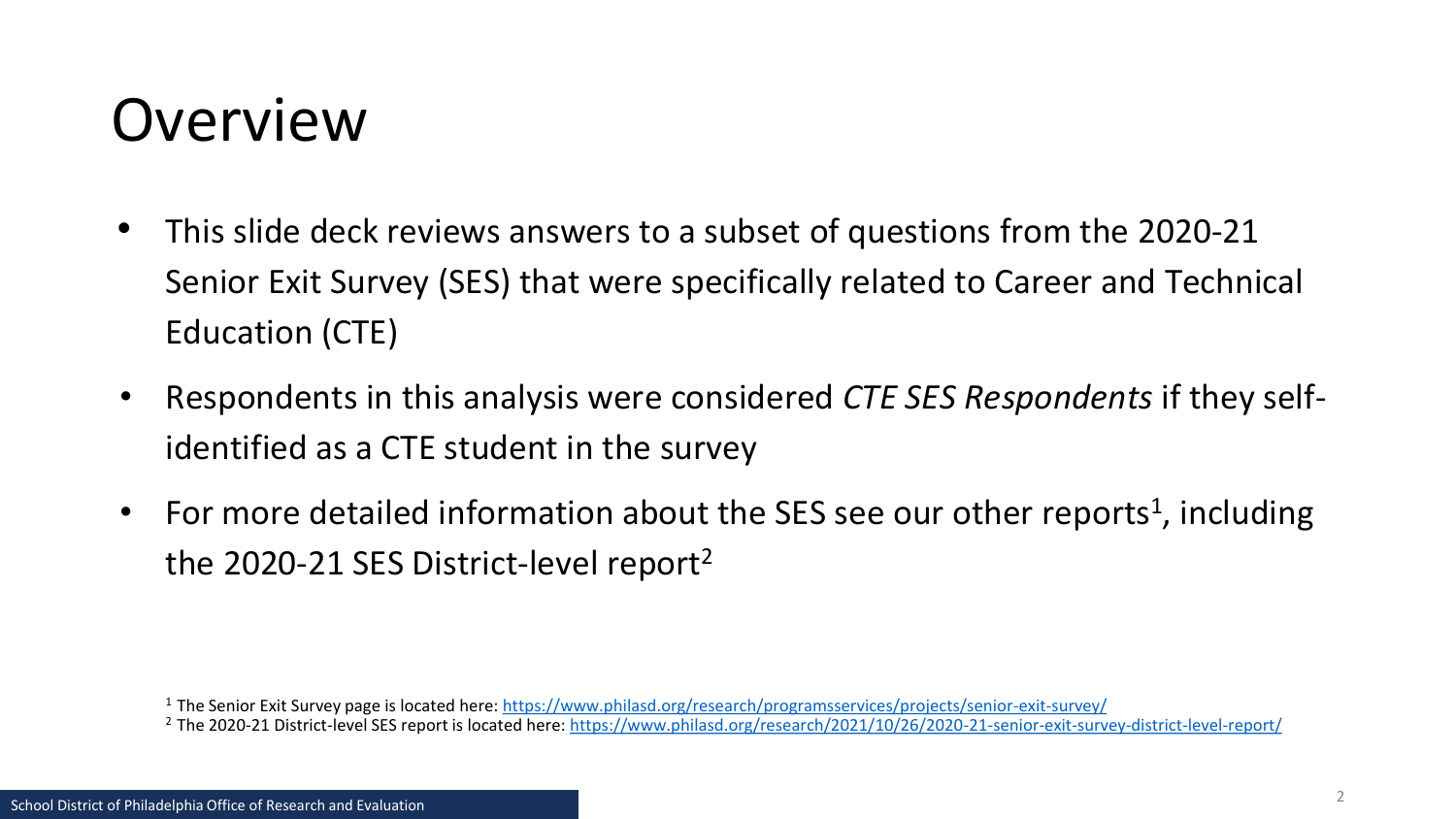# Executive Summary

- Overall, CTE respondents had plans for further education, majors, and employment similar to non-CTE respondents
	- The largest difference occurred in majors related to Trade and Personal Services, STEM, and Social Services
- More than half of respondents were unsure whether they had earned industry certifications
- Most respondents planned to use their industry certifications in some capacity in the future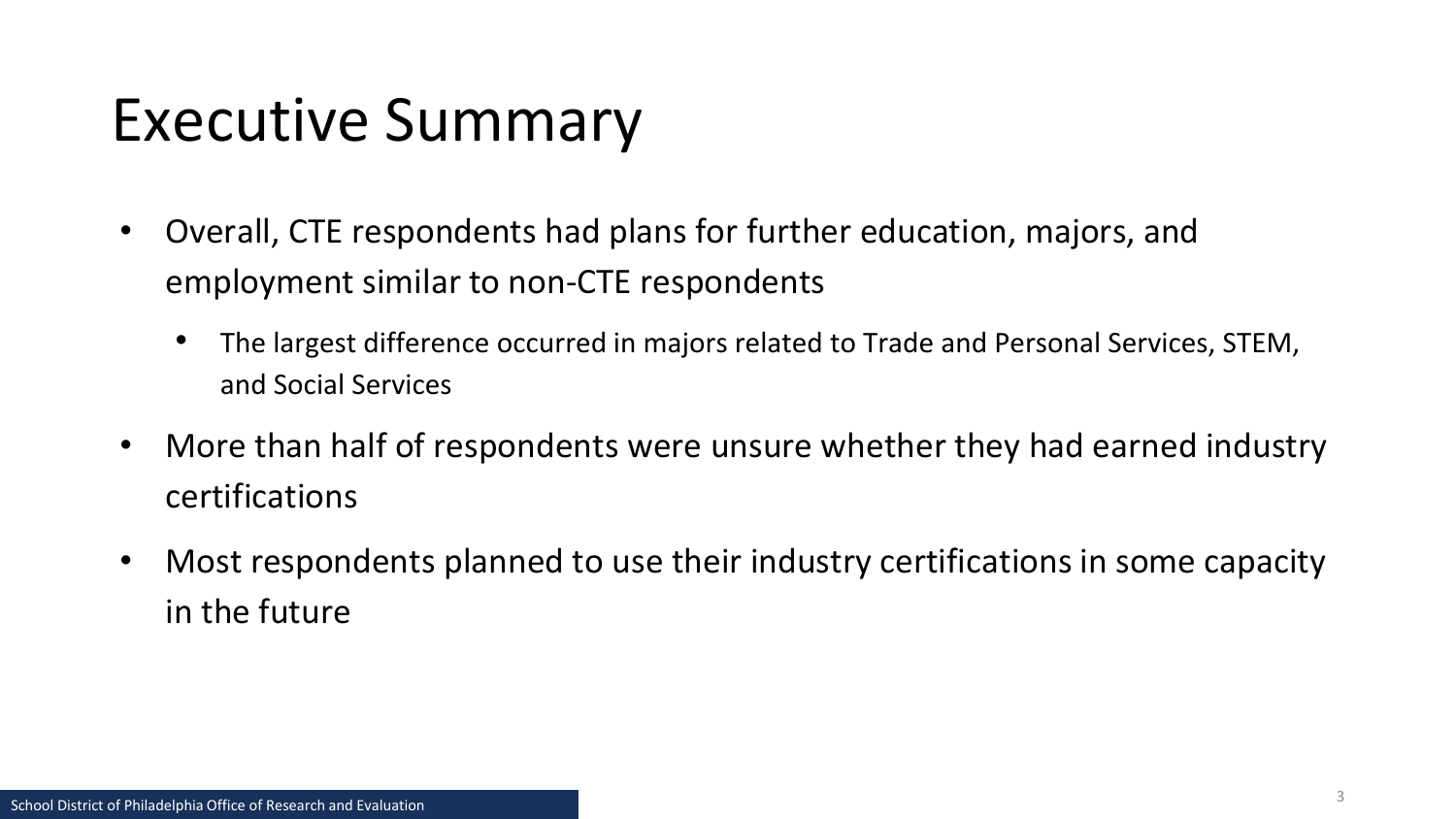#### About a fifth (21%) of SES respondents self-identified as CTE students

Are you graduating from a Career and Technical Education (CTE) program (for example, Carpentry, Culinary Arts, Health Related Technologies)? (n=5,319)

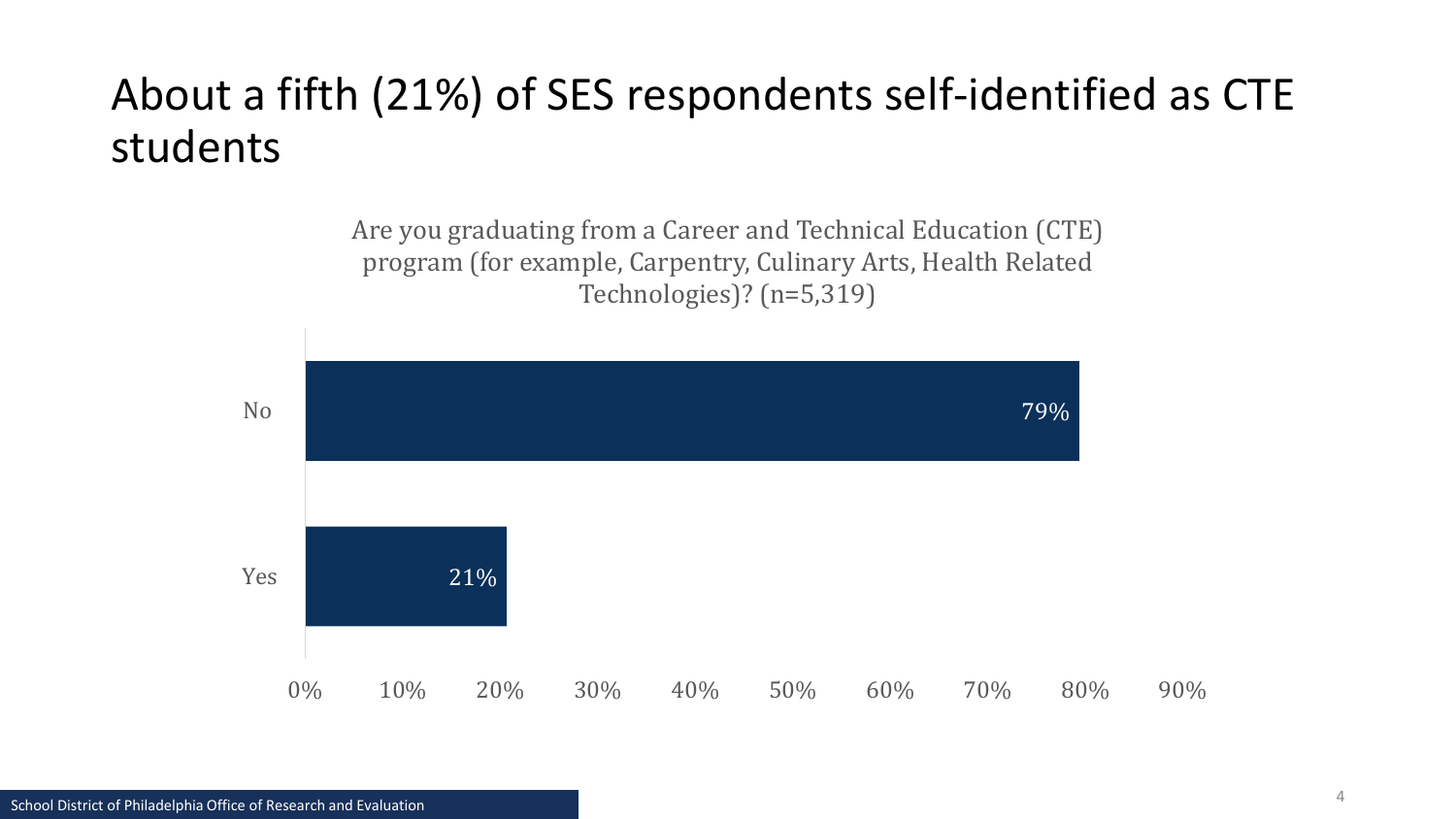#### CTE respondents have similar post-graduation plans as non-CTE respondents with the majority planning further education

Which of the following best describes your plans for education after high school?

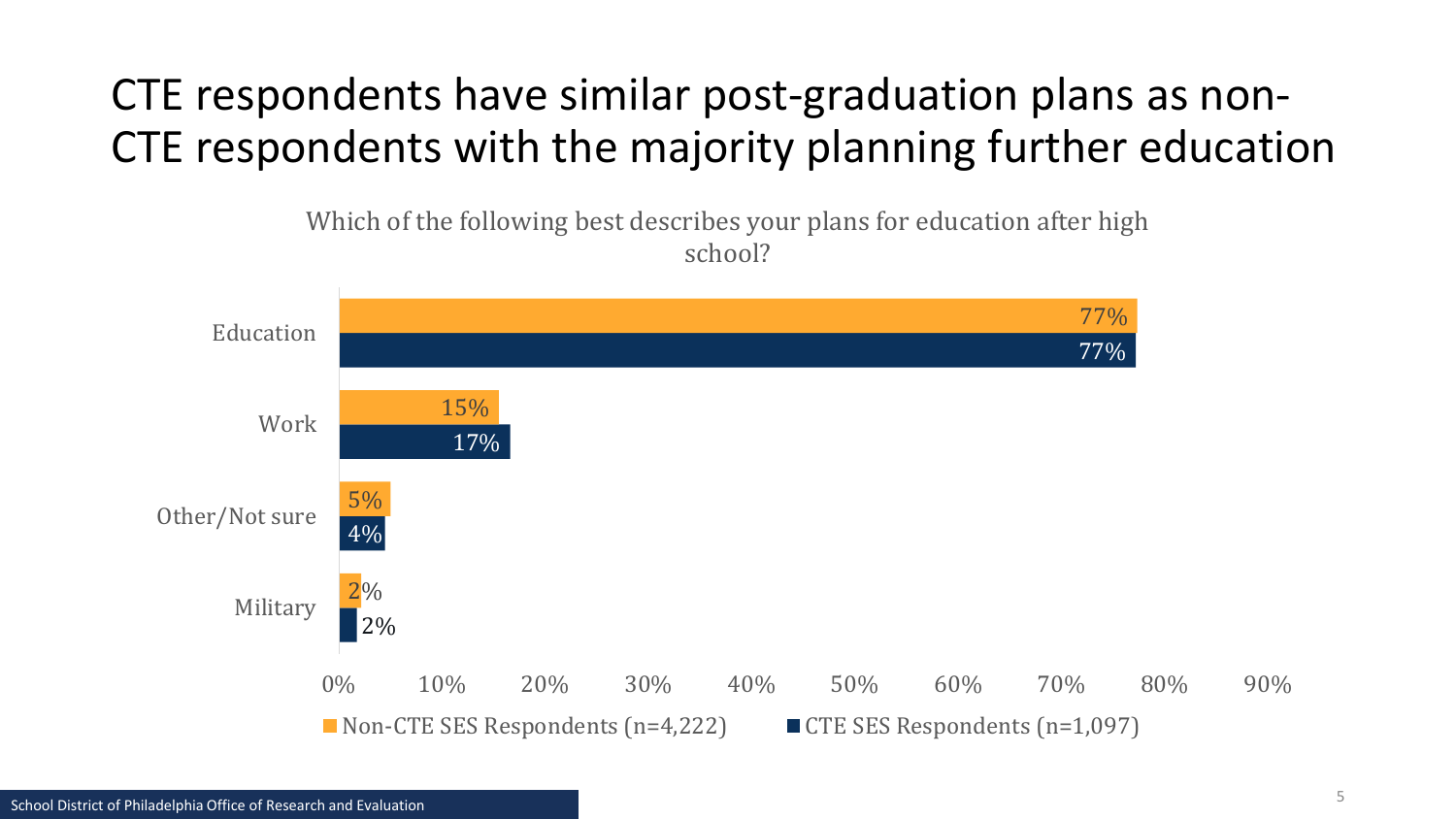#### For those planning further education, more than twice as many CTE respondents (18%) chose Trades and Personal Services majors than non-CTE respondents (8%)

Which one of the following major fields of study is your FIRST choice in your education after high school?

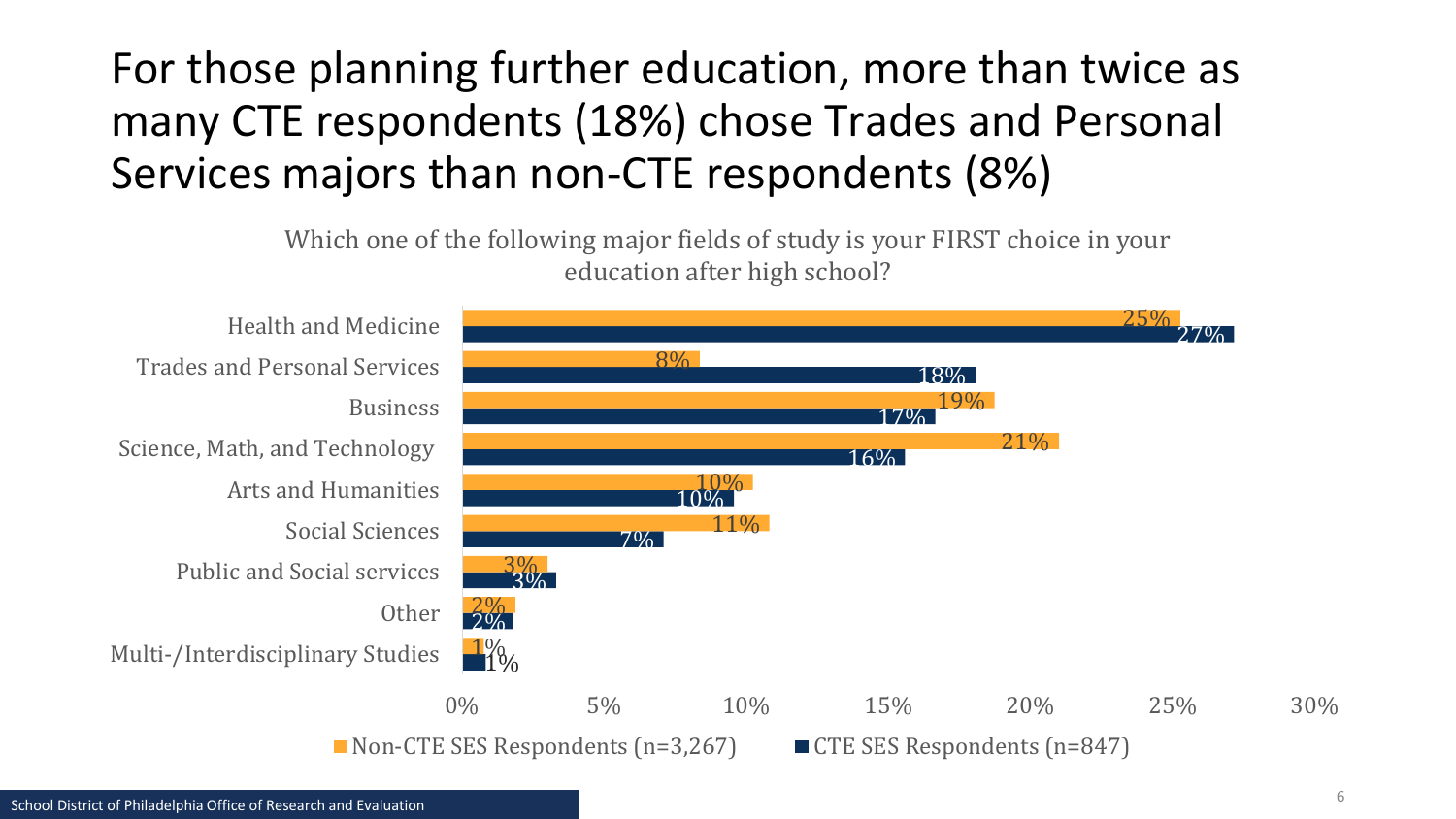#### For those planning on employment right after high school, CTE respondents planned to work in areas similar to non-CTE respondents

Which of the following best describes your plans for work?

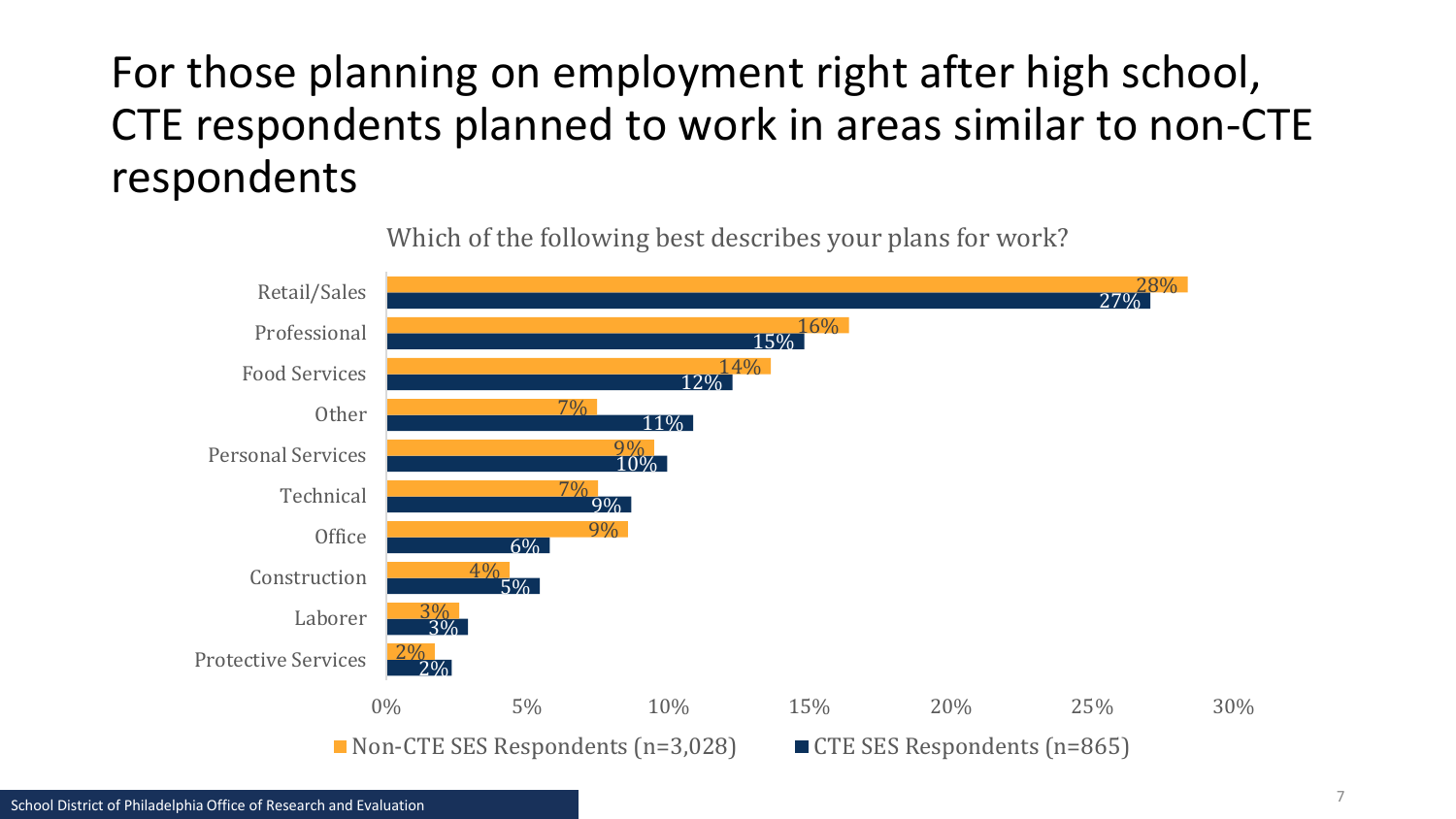#### About half (48%) of CTE respondents planned to use their CTE knowledge in their future endeavors

Do your post high school plans (such as your job or intended college major) relate to your CTE program of study? (n=1,095)

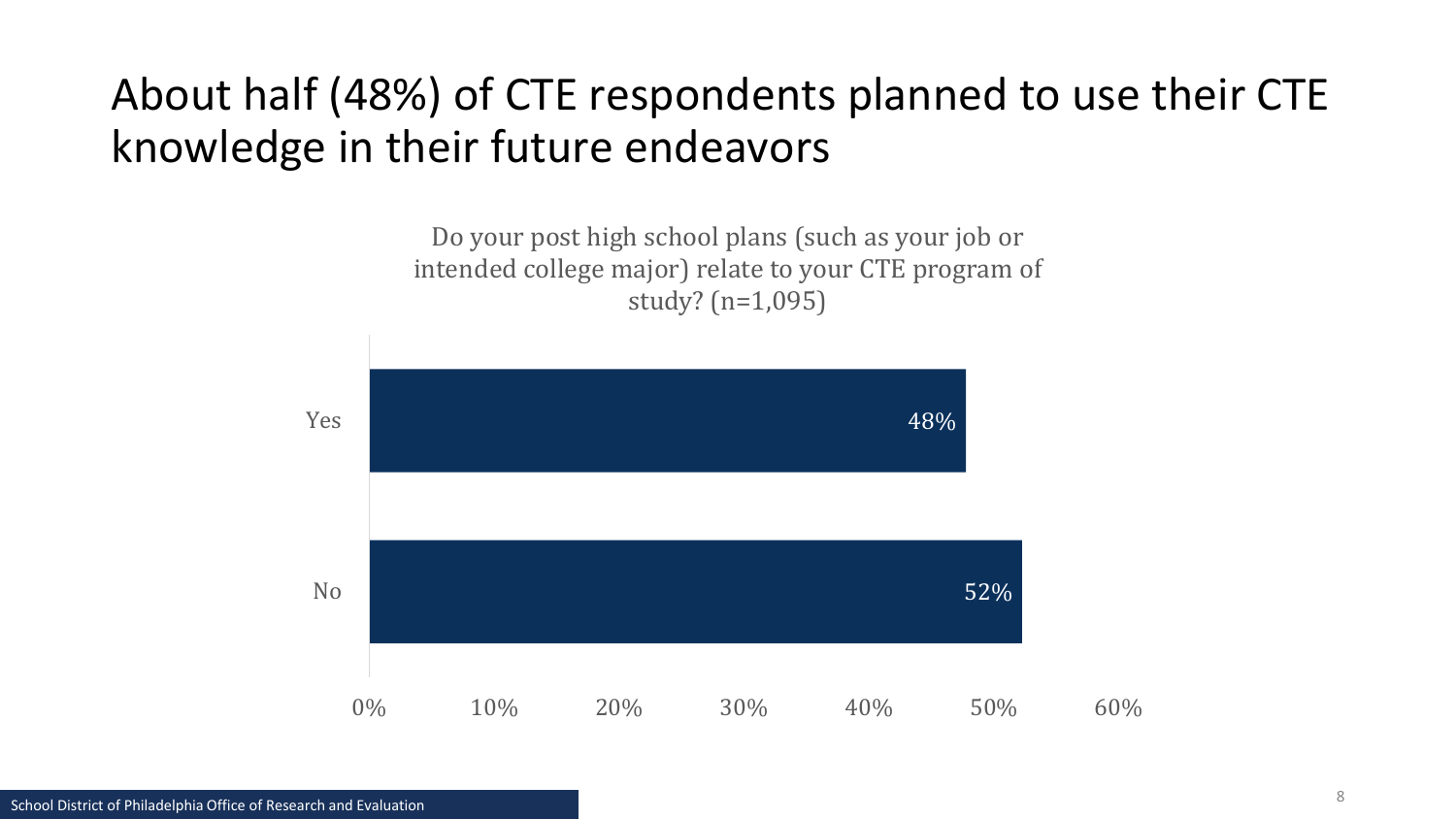#### More than half of respondents (55%) were unsure whether they had earned industry certifications

21% 24% 55% 0% 10% 20% 30% 40% 50% 60% No Yes Don't know Did you earn any industry certifications while in your CTE program? (n=3,328)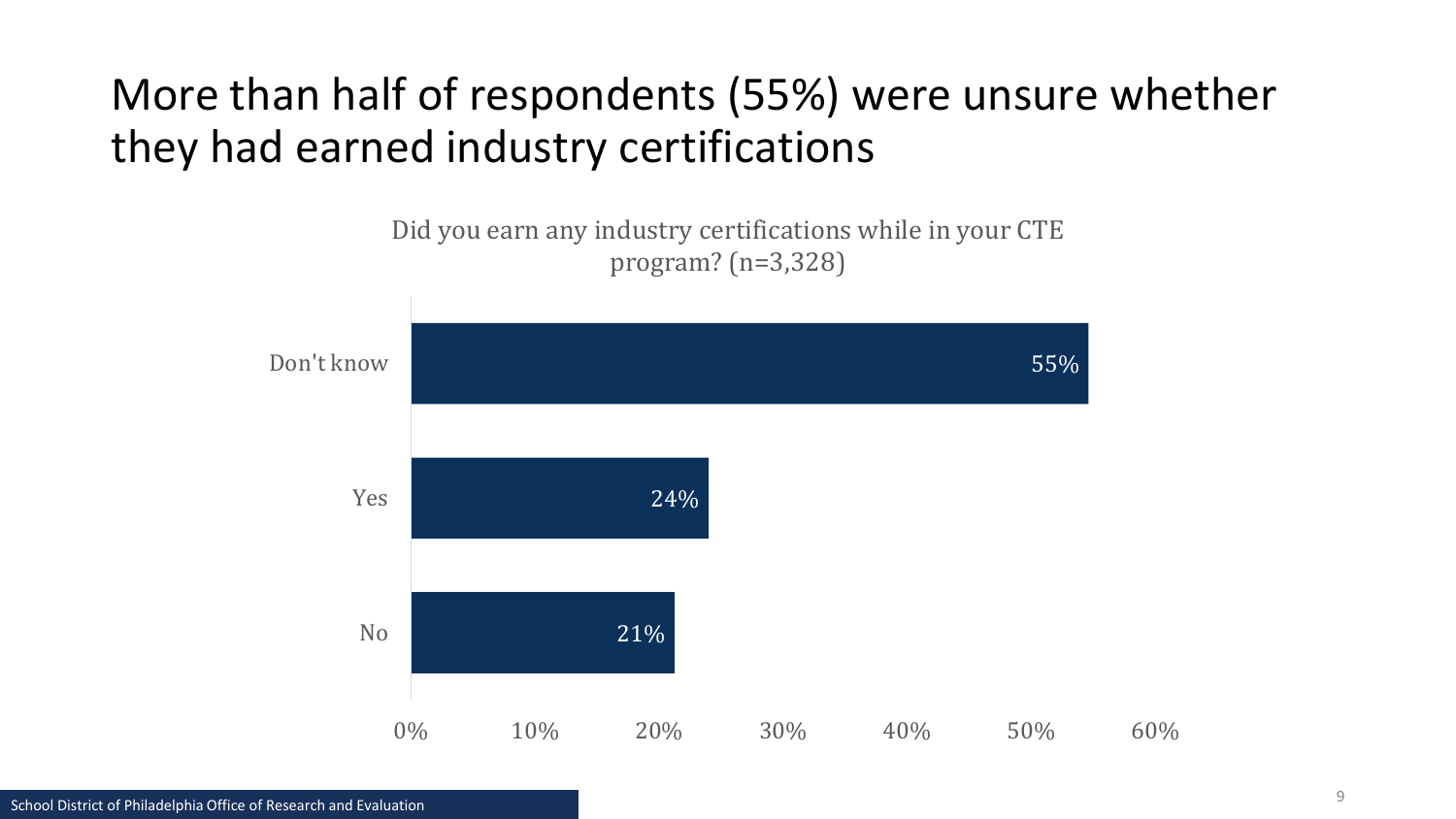#### Of respondents that acquired industry certifications, the majority (62%) planned to use them in the future

Do you plan to use your industry certifications after graduation? (n=1,937)

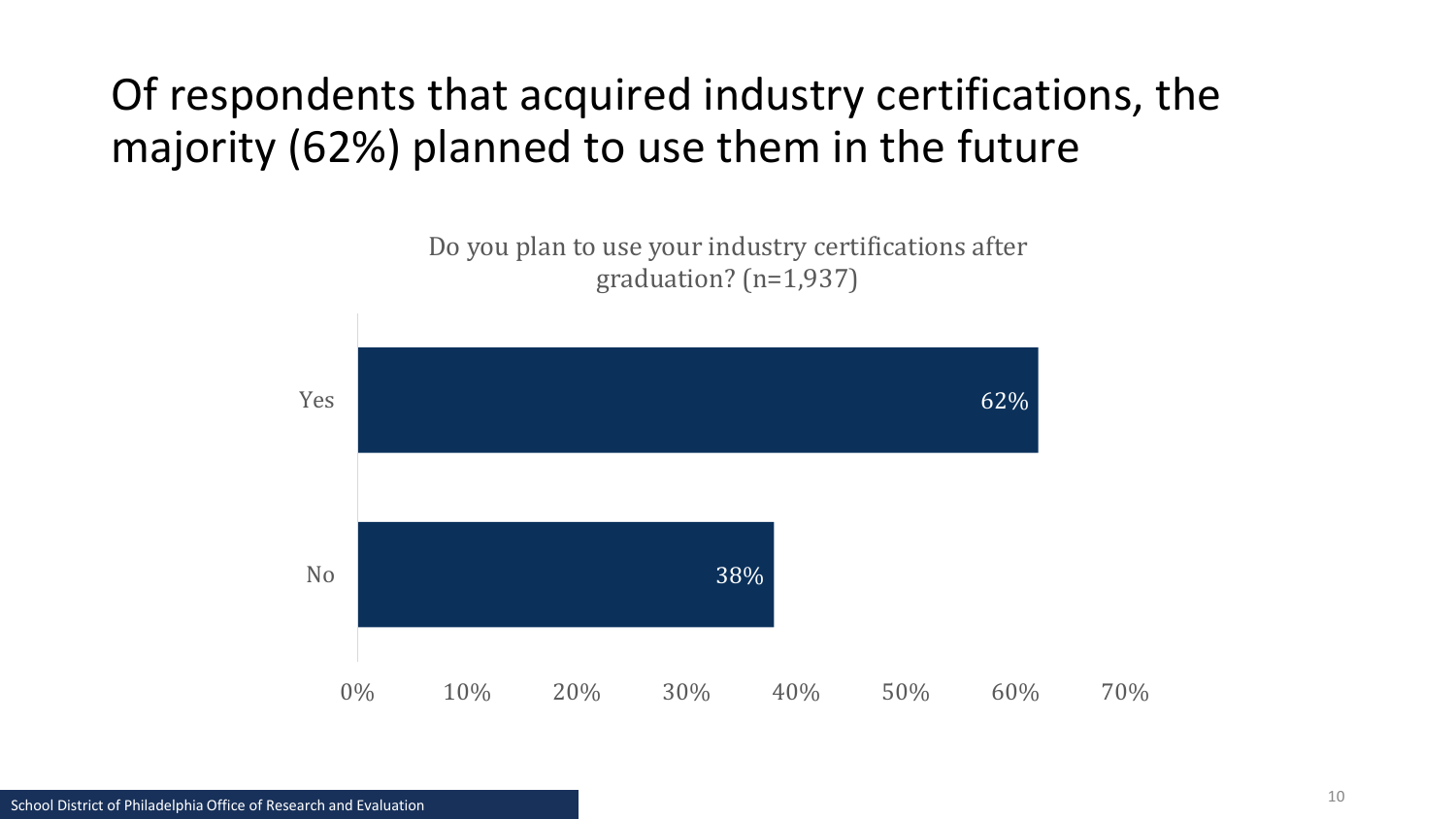#### Of those who plan to use their industry certifications after graduation, most (67%) planned to find employment related to those certifications

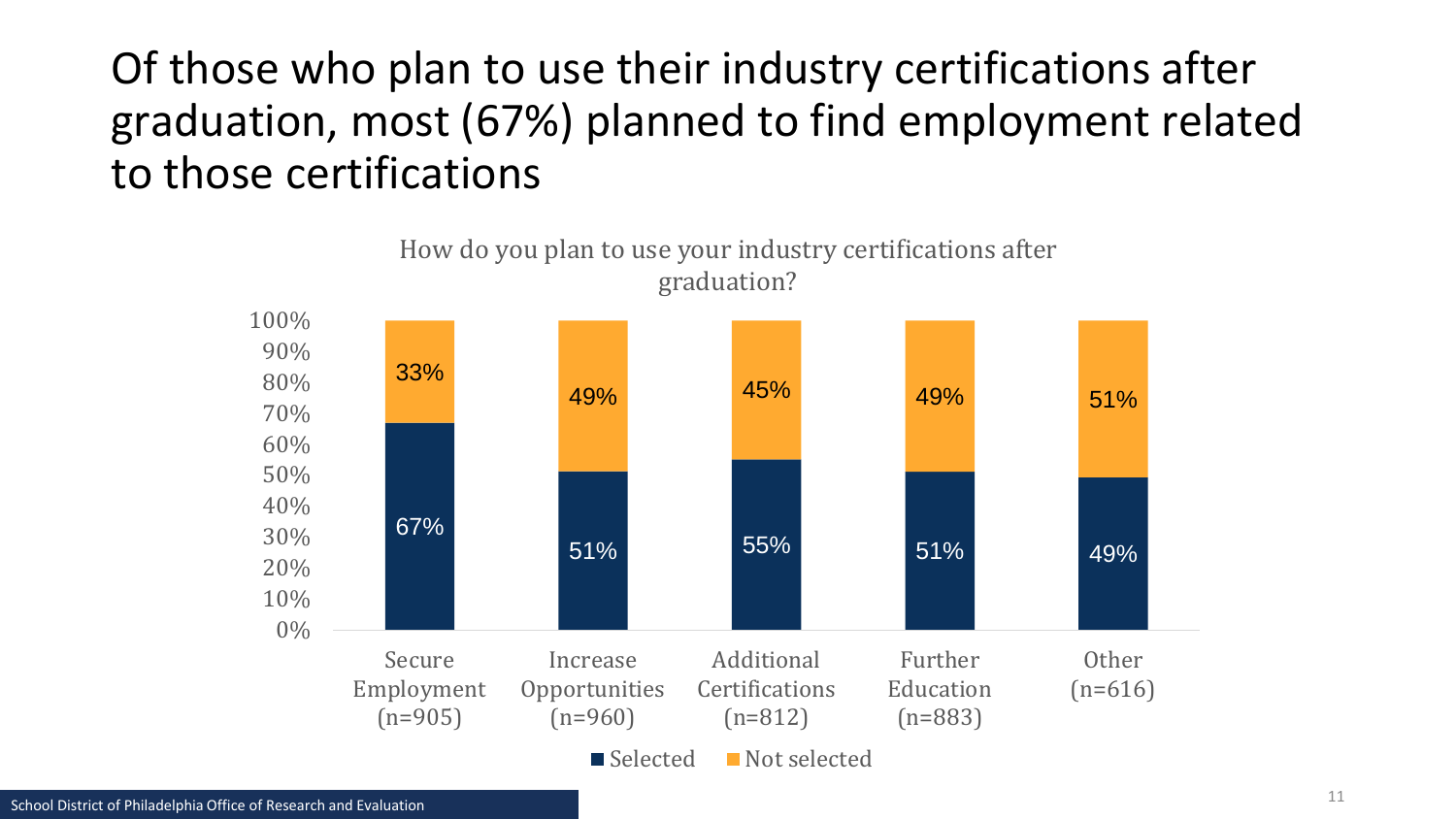Some respondents who plan to use their industry certifications after graduation provided additional comments about their plans

- "I am a freelance Graphic Designer & Photographer which is attributed to my CTE class Commercial Arts and Advertising"
- "I plan on using my license as a backup career after school"
- "To add to my resume, and provide assistance if needed."
- "To make extra money on the side."
- "make appealing visuals for my students"
- "I don't plan on using it unless I get more experience."
- "start my own business"